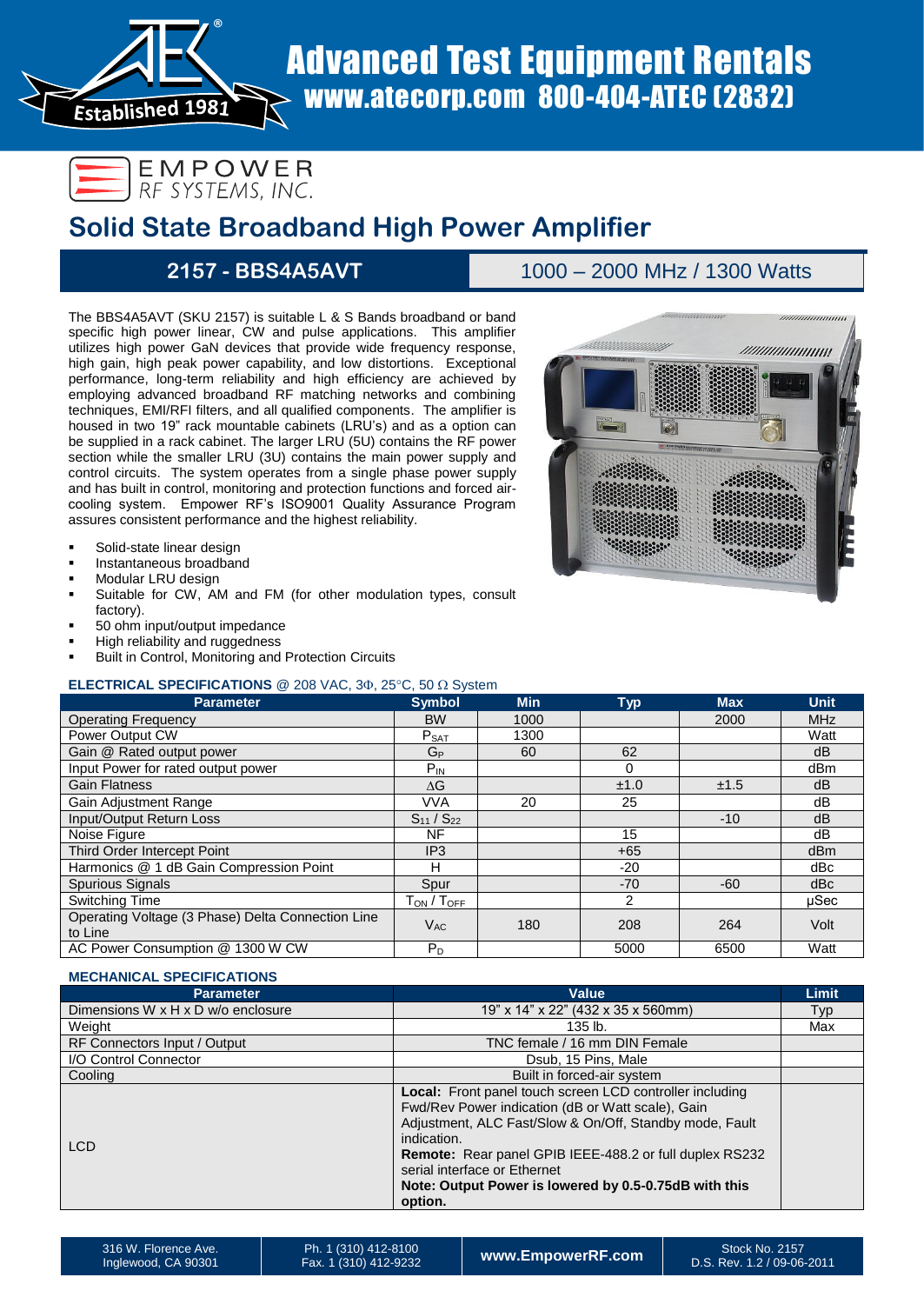

**2157 - BBS4A5AVT** 1000 – 2000 MHz / 1300 Watts

### **ENVIRONMENTAL CHARACTERISTICS (Design to Meet)**

| <b>Parameter</b>                     | <b>Symbol</b> | <b>Min</b>                                               | <b>Typ</b>                                         | <b>Max</b> | <b>Unit</b>  |
|--------------------------------------|---------------|----------------------------------------------------------|----------------------------------------------------|------------|--------------|
| <b>Operating Ambient Temperature</b> | Tc            | 0                                                        |                                                    | $+50$      | $^{\circ}$ C |
| Storage Temperature                  | Tsta          | $-20$                                                    |                                                    | +85        | °C           |
| Relative humidity (condensing)       | <b>RH</b>     |                                                          |                                                    | 95         | $\%$         |
| Altitude (MIL-STD-810F Method 500.4) | <b>ALT</b>    | 8.000                                                    |                                                    | 30,000     | Feet         |
| Vibration                            | VI            | MIL-STD-810F Method 514.5 Proc I random                  |                                                    |            |              |
|                                      |               | sinusoidal Category 4 or 9 or 13                         |                                                    |            |              |
|                                      |               | MIL-STD-810F Method 516.4 Proc I                         |                                                    |            |              |
|                                      |               | Operational: Acceleration (A) of 20.0 g $\pm$ 1.5 g with |                                                    |            |              |
| Shock                                | <b>SH</b>     | Duration of 11.0 ms ±1.0 ms shock pulse.                 |                                                    |            |              |
|                                      |               |                                                          | Non-Operational: Impact shocks of 25 g $\pm 3.0$ g |            |              |
|                                      |               |                                                          | with Duration of 11.0 ms $\pm$ 1.0 ms shock pulse. |            |              |

### **PROTECTIONS**

| Input Overdrive         | $+10$ dBm                      | Max |
|-------------------------|--------------------------------|-----|
| Load VSWR @1000W        | 0.4<br>@ anv angle & magnitude | Nom |
| <b>Thermal Overload</b> | 85°C<br>∘C shutdown            | Max |

### **I/O CONNECTOR – D-sub, 15 Pin**

| Pin#           | <b>Description</b> | <b>Specifications</b>                                            |
|----------------|--------------------|------------------------------------------------------------------|
|                | <b>Forward TP</b>  | Analog Voltage 0-5 V Test Point relative to Forward Power Output |
| 2              | Reverse TP         | Analog Voltage 0-5 V Test Point relative to Reverse Power        |
| 3              | N/C                | Spare                                                            |
| 4              | RS422 In (-) (S/D) | RS422 Serial Port In (-) External Shutdown                       |
| 5              | RS422 In (+) (S/D) | RS422 Serial Port In (+) External Shutdown                       |
| 6              | N/C                | Reserved                                                         |
| $\overline{7}$ | N/C                | Reserved                                                         |
| 8              | $+5$ V TP          | Measurement Voltage Output 5 V                                   |
| 9              | <b>GND</b>         | Ground                                                           |
| 10             | $+12$ V TP         | Measurement Voltage Output 12 V Test Point                       |
| 11             | RS422 In (+)       | RS422 Serial Port Driver In (+) CPU                              |
| 12             | RS422 In (-)       | RS422 Serial Port Driver In (-) CPU                              |
| 13             | RS422 Out (+)      | RS422 Serial Port Driver Out (+) CPU                             |
| 14             | RS422 Out (-)      | RS422 Serial Port Driver Out (-) CPU                             |
| 15             | $+28V$ TP          | Measurement Voltage Output 28 V Test Point                       |

## **Remote Control RS-232 – J14- D-sub, 9 Socket**

| Pin#           | <b>Description</b> | <b>Specifications</b> |
|----------------|--------------------|-----------------------|
|                | N/C                |                       |
| $\overline{2}$ | <b>RS-232 RX</b>   | Receive Data          |
| 3              | <b>RS-232 TX</b>   | <b>Transmit Data</b>  |
| 4              | N/C                |                       |
| 5              | <b>GND</b>         | Signal Ground         |
| 6              | N/C                |                       |
|                | <b>RS-232 RTS</b>  | Request to Send       |
| 8              | <b>RS-232 CTS</b>  | Clear to Send         |
| 9              | N/C                |                       |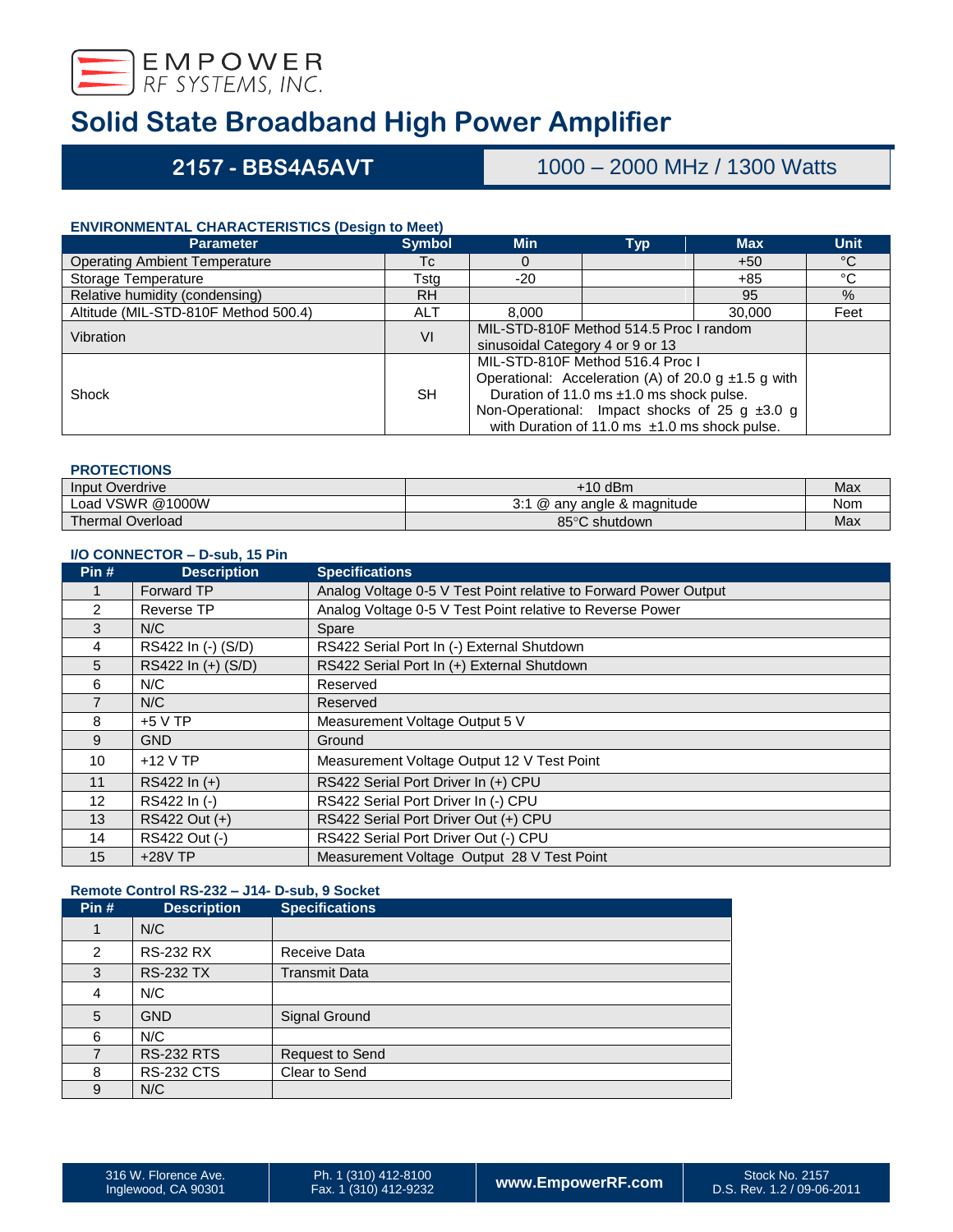

## **- BBS4A5AVT** 1000 – 2000 MHz / 1300 Watts

### **AC Power CONNECTOR- J2**

| Pin# | <b>Description</b> | <b>Specifications</b> |
|------|--------------------|-----------------------|
| A    | Phase 1            | 208 V <sub>AC</sub>   |
| B    | Phase 2            | 208 $V_{AC}$          |
| С    | Phase 3            | 208 $V_{AC}$          |
| D    | <b>GND</b>         | Ground                |

## **Remote Control HPIB IEEE-488.2 – J15**

| Pin#           | <b>Description</b> | <b>Specifications</b>    |
|----------------|--------------------|--------------------------|
| 1              | DIO <sub>1</sub>   | Data Input / Output bit. |
| $\overline{2}$ | DIO <sub>5</sub>   | Data Input / Output bit. |
| 3              | DIO <sub>2</sub>   | Data Input / Output bit. |
| 4              | DIO <sub>6</sub>   | Data Input / Output bit. |
| 5              | DIO <sub>3</sub>   | Data Input / Output bit. |
| 6              | DIO <sub>7</sub>   | Data Input / Output bit. |
| $\overline{7}$ | DIO <sub>4</sub>   | Data Input / Output bit. |
| 8              | DIO <sub>8</sub>   | Data Input / Output bit. |
| 9              | <b>EOI</b>         | End-or-identity          |
| 10             | <b>REN</b>         | Remote Enable            |
| 11             | <b>DAV</b>         | Data Valid               |
| 12             | <b>GND</b>         |                          |
| 13             | <b>NRFD</b>        | Not ready for data       |
| 14             | <b>GND</b>         |                          |
| 15             | <b>NDAC</b>        | Not data accepted        |
| 16             | <b>GND</b>         |                          |
| 17             | <b>IFC</b>         | Interface Clear          |
| 18             | <b>GND</b>         | (DAV)                    |
| 19             | <b>SRQ</b>         | Service Request          |
| 20             | <b>GND</b>         | (NDAC)                   |
| 21             | <b>ATN</b>         | Attention                |
| 22             | <b>GND</b>         | (SRQ)                    |
| 23             | <b>GND</b>         | (ATN)                    |
| 24             | <b>GND</b>         | Signal Ground            |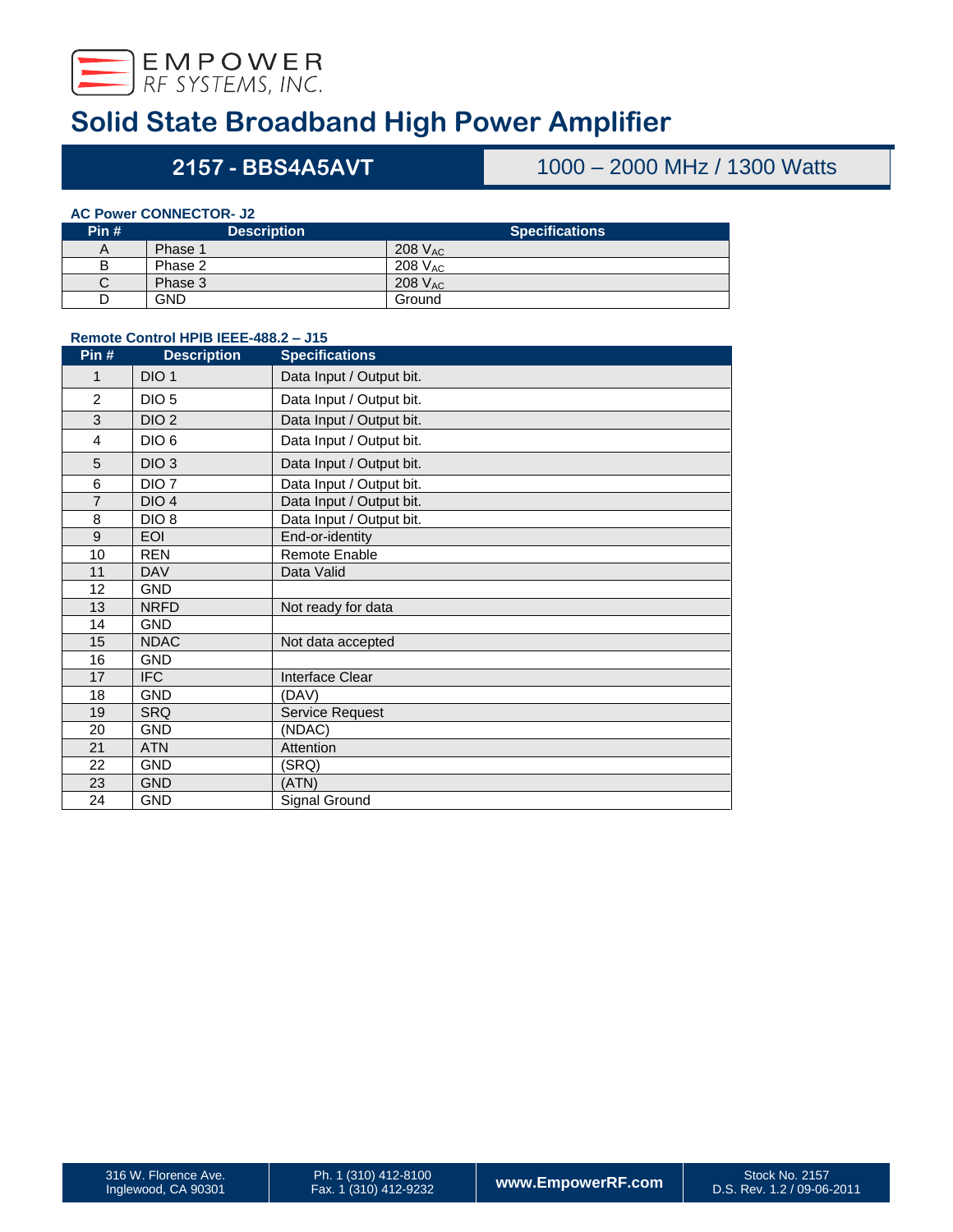

**2157 - BBS4A5AVT** 1000 – 2000 MHz / 1300 Watts



## **SYSTEM OUTLINE DRAWING - OUTLINE**



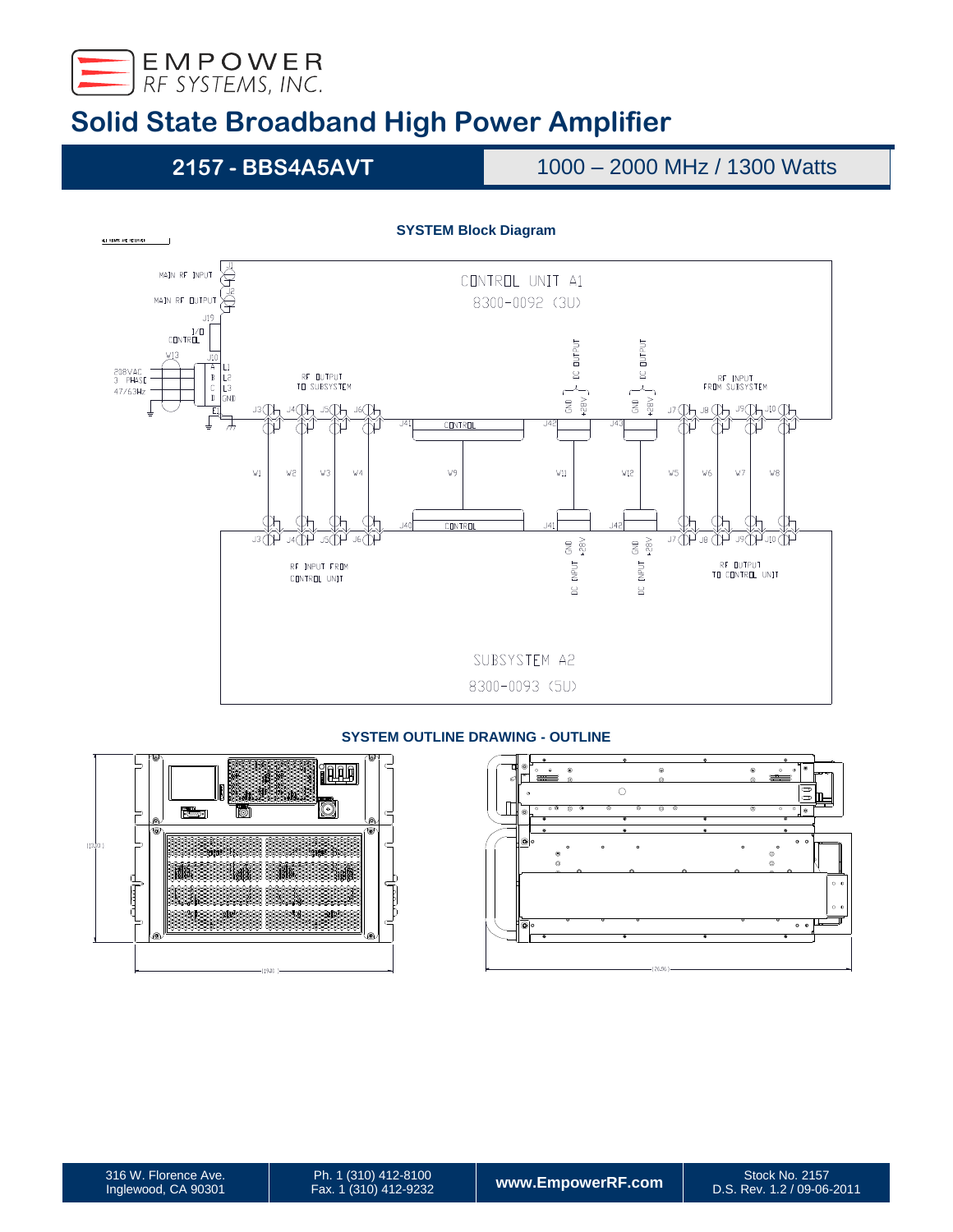

**2157 - BBS4A5AVT** 1000 – 2000 MHz / 1300 Watts

## **SYSTEM OUTLINE DRAWING - REAR VIEW**



D.S. Rev. 1.2 / 09-06-2011